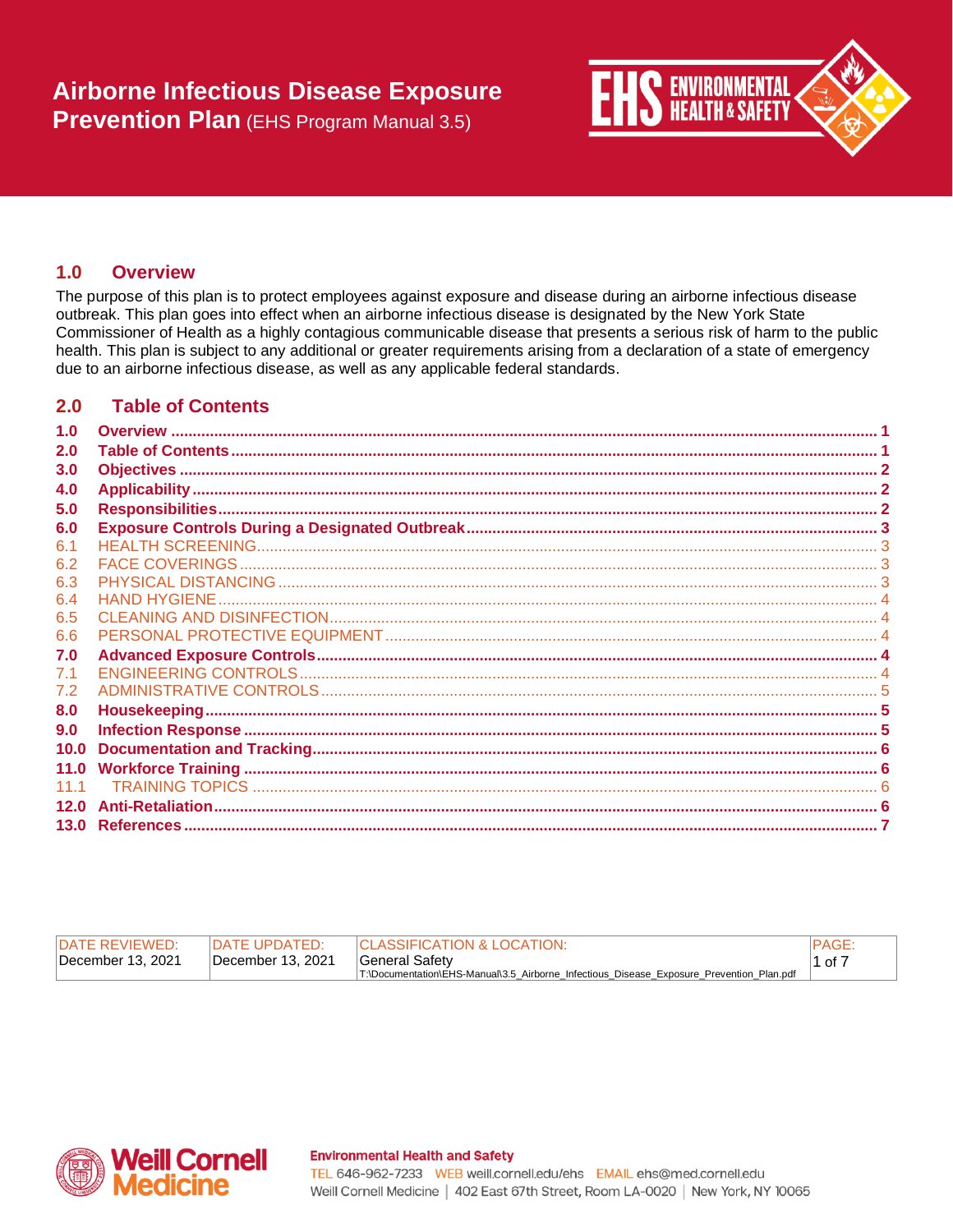

# <span id="page-1-0"></span>**3.0 Objectives**

This plan is aimed at preventing the spread of infectious disease at Weill Cornell Medicine (WCM) and all of its locations during an airborne infectious disease outbreak. This plan will be activated when an airborne infectious disease is designated by the New York State Commissioner of Health as a highly contagious communicable disease that presents a serious risk of harm to the public health.

# <span id="page-1-1"></span>**4.0 Applicability**

This plan applies to all faculty, students, staff, and volunteers who are physically located at any Weill Cornell Medicine facility.

# <span id="page-1-2"></span>**5.0 Responsibilities**

## 5.1 ENVIRONMENTAL HEALTH AND SAFETY (EHS)

- Writes and updates the rules and regulations contained in this plan.
- Distributes this plan to all WCM departments and administrative units.  $\mathbf{u}$
- Provides appropriate Airborne Infectious Disease Exposure Prevention Training to all WCM faculty, staff, and  $\blacksquare$ students who may be exposed during an airborne infectious disease outbreak.

### 5.2 INSTITUTIONAL BIOSAFETY OFFICER

- $\mathbf{r}$ Provides technical guidance and assists in the implementation of the plan.
- Conducts inspections to ensure that all WCM areas are following appropriate exposure prevention procedures.

### 5.3 DEPARTMENTS / ADMINISTRATIVE UNITS

- $\mathbf{r}$ Implement and enforce all rules and regulations discussed in this manual.
- Develop site-specific policies and procedures to supplement this general plan as needed.
- × Ensure that all employees receive the appropriate Airborne Infectious Disease Exposure Prevention training.

### 5.4 HUMAN RESOURCES

Establishes and implements policies relating to actions taken following an exposure to any airborne infectious agents (HR Policy 161 Infection Control).

### 5.5 ENGINEERING & MAINTENANCE

- Assists in the deployment and maintenance of select engineering controls such as HVAC systems used to prevent exposures to airborne infectious agents.
- Deploys and maintains glove and face mask distribution stations at select building entrances as needed.

### 5.6 HOUSEKEEPING

- Installs, refills, and maintains hand sanitization stations throughout campus.  $\mathbf{r}$
- Implements and performs Enhanced Cleaning Protocols upon the activation of this plan. ш

### 5.7 FACULTY, STAFF, & STUDENTS

- Complete the Airborne Infectious Disease Exposure Prevention Training upon the activation of this plan.
- Follow all rules and regulations as outlined in this plan.

| IDATE REVIEWED:   | <b>IDATE UPDATED:</b> | <b>ICLASSIFICATION &amp; LOCATION:</b>                                                   | <b>IPAGE</b> |
|-------------------|-----------------------|------------------------------------------------------------------------------------------|--------------|
| December 13, 2021 | December 13, 2021     | ∣General Safetv                                                                          | $ 2$ of 7    |
|                   |                       | T:\Documentation\EHS-Manual\3.5_Airborne_Infectious_Disease_Exposure_Prevention_Plan.pdf |              |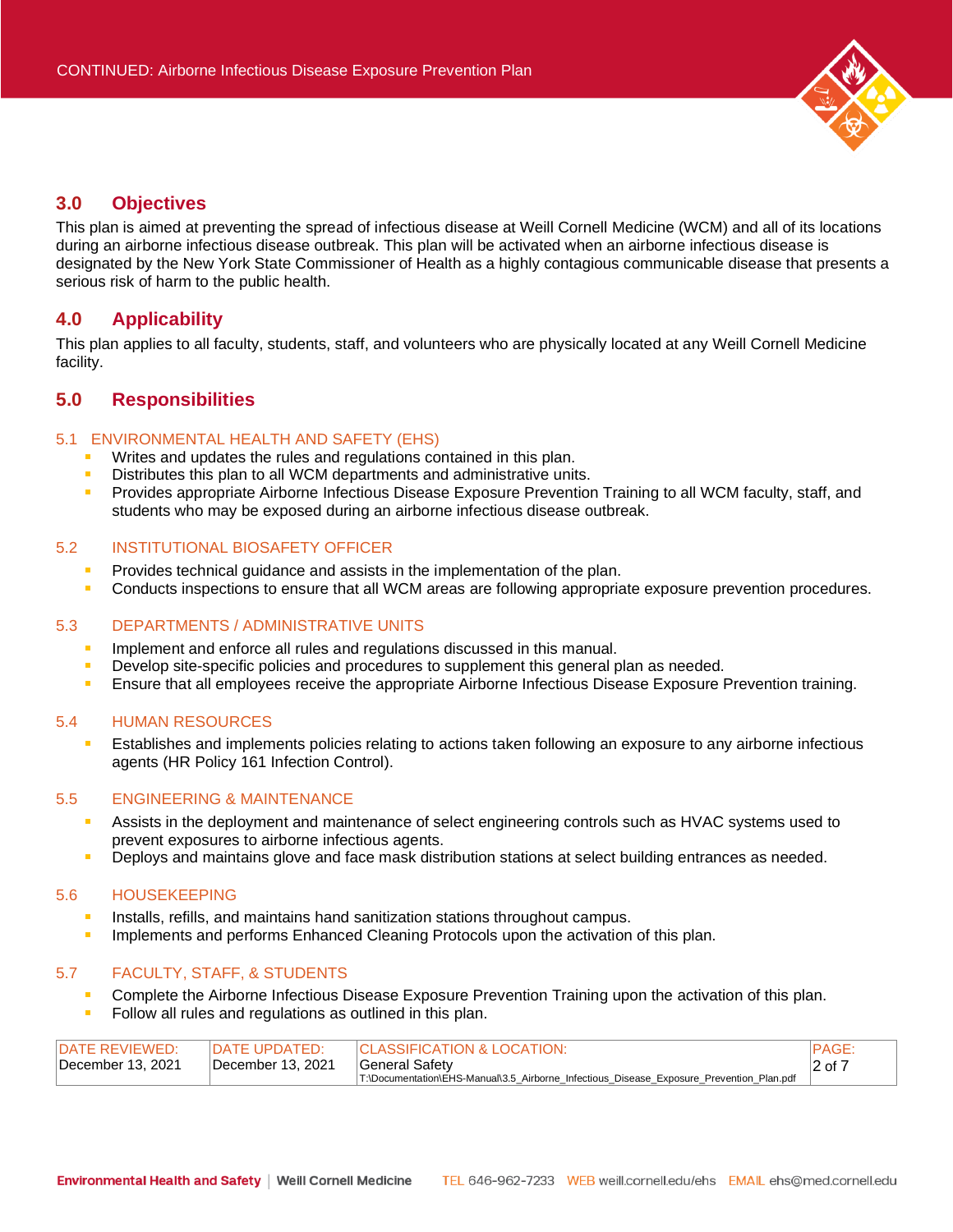

# <span id="page-2-0"></span>**6.0 Exposure Controls During a Designated Outbreak**

The following general policy procedures represent the types of exposure control measures that must take place in the event of an airborne infectious disease outbreak:

## <span id="page-2-1"></span>6.1 HEALTH SCREENING

Personnel entering designated WCM spaces will be required to conduct a health screening, depending on the space type and WCM, NYSDOH, and CDC guidance at the time of entry. The screening must be completed using the method(s) defined by WCM.

Any personnel who demonstrate symptoms of the applicable infectious disease may not be admitted to campus.

Employees who must stay home due to illness shall inform their supervisor and follow WCM, New York State Department of Health (NYSDOH), and Centers for Disease Control and Prevention (CDC) guidance regarding medical care and isolation.

ú. If the health screening indicates that an employee cannot work on campus, and if the employee feels well enough to work effectively, work from home accommodations shall be made if possible for the job task.

## <span id="page-2-2"></span>6.2 FACE COVERINGS

All personnel shall wear face coverings when in shared spaces and where physical distancing cannot be maintained to the greatest extent possible, in accordance with NYSDOH and CDC guidance. Face coverings must cover the nose and mouth, fit snugly and comfortably, and cannot create a hazard (e.g., with features that could get caught in machinery). Face coverings will be provided by WCM at no cost to the user. Coverings must be kept clean and sanitary, and must be changed when soiled, contaminated, or damaged.

# <span id="page-2-3"></span>6.3 PHYSICAL DISTANCING

Physical distancing shall be maintained as much as possible. Individuals should maintain a distance of at least six feet or should physical distance as recommended for the infectious agent. Unnecessary gatherings should be avoided. Physical barriers, reconfigured workspaces, and use of PPE should be considered based on the nature of the infectious agent.

When prolonged close contact with other individuals is likely, any or all of the following control methods should be used:

- ä, Restricted or limited visitor entry
- Ű, Limited occupancy
- ú. Signage
- ×. Floor markings
- **Telecommuting**
- Remote meetings and gatherings
- ٠ Restricted travel
- Shifted work shifts, hours, and break times
- m. Remote service delivery

| IDATE REVIEWED:   | <b>IDATE UPDATED:</b> | <b>ICLASSIFICATION &amp; LOCATION:</b>                                                   | <b>PAGE</b>  |
|-------------------|-----------------------|------------------------------------------------------------------------------------------|--------------|
| December 13, 2021 | December 13, 2021     | General Safetv                                                                           | $ 3$ of $ 7$ |
|                   |                       | T:\Documentation\EHS-Manual\3.5 Airborne Infectious Disease Exposure Prevention Plan.pdf |              |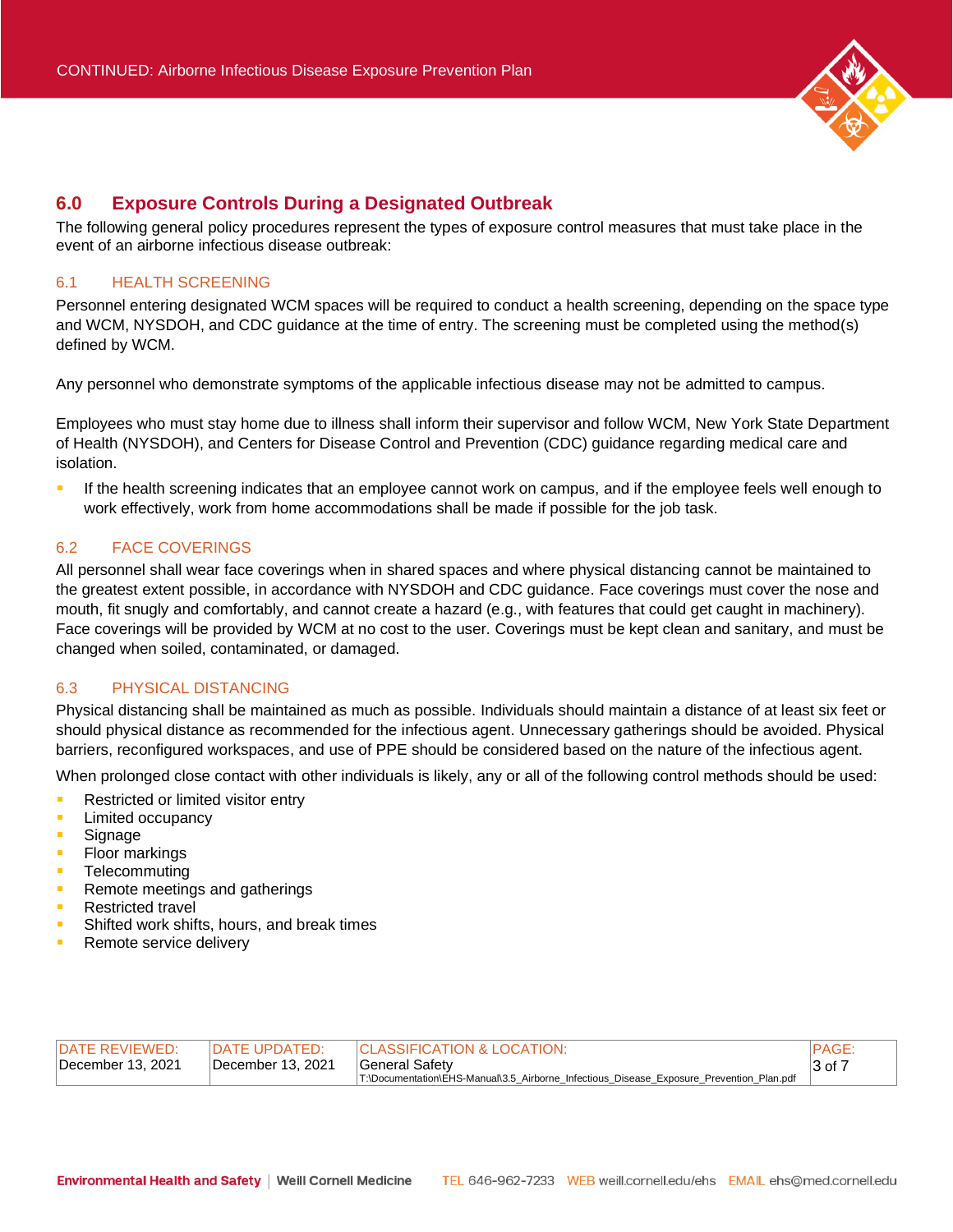

#### <span id="page-3-0"></span>6.4 HAND HYGIENE

All personnel in WCM spaces will have access to handwashing facilities with an adequate supply of warm potable water, soap, and single-use towels or air-drying machines. Hand sanitizing stations are also provided throughout WCM near high-touch surfaces. Hand sanitizer provided by WCM must contain at least 60% alcohol or other composition deemed appropriate by applicable health agencies.

Hands should be washed, either with soap and water or with hand sanitizer, before and after: touching eyes, nose, or mouth; touching a face mask; entering and leaving a public place; and touching any high-touch surface such as door handles, tables, electronic cash register screens, or elevator buttons.

### <span id="page-3-1"></span>6.5 CLEANING AND DISINFECTION

If a surface is known or presumed to be contaminated with potentially infectious materials, it must be cleaned and disinfected immediately or as soon as feasible, unless the surface can be isolated prior to cleaning. High-touch surfaces, such as door handles, light switches, elevator buttons, water faucet handles, or shared computers or phones will be cleaned more frequently with an appropriate disinfectant during the work day. Shared tools, equipment, and workspaces should be cleaned and disinfected before and after use. Common areas, such as bathrooms, dining areas, break rooms, locker rooms, vehicles, and sleeping quarters shall be cleaned and disinfected at least daily. More frequent cleaning and disinfection will occur if deemed necessary and otherwise directed by NYSDOH or the CDC. If cleaning or disinfection is needed for a space, occupants should place a work order to have the space addressed. This can be done via the Engineering and Maintenance Work Order request system, available at [https://facilities.weill.cornell.edu/.](https://facilities.weill.cornell.edu/)

All disinfectants used at WCM must be considered effective against a wide variety of infectious agents, and used based on manufacturer guidance for methods, dilution, use, and contact time. The Environmental Protection Agency (EPA) has compiled lists of these disinfectants. They can be found at [https://www.epa.gov/pesticide-registration/selected-epa](https://www.epa.gov/pesticide-registration/selected-epa-registered-disinfectants)[registered-disinfectants.](https://www.epa.gov/pesticide-registration/selected-epa-registered-disinfectants)

## <span id="page-3-2"></span>6.6 PERSONAL PROTECTIVE EQUIPMENT

For each instance of an infectious disease outbreak, EHS will assist in determining what personal protective equipment (PPE) is required and for which job tasks that PPE is required, and for providing guidance in the proper usage and disposal of PPE. All PPE shall fit the user, and should be maintained in a sanitary manner.

All PPE will be provided by WCM to the user at no cost to them. If employee-owned PPE, such as a face-covering, is used in the workplace, WCM will determine whether that PPE is adequate for the hazard, and will provide appropriate PPE if it is deemed inadequate for the hazard.

### <span id="page-3-3"></span>**7.0 Advanced Exposure Controls**

There may be certain activities where the minimum controls will not provide sufficient protection for WCM personnel. For these scenarios, additional controls may be necessary. WCM will deem if the following controls are needed based on the characteristics of the infectious disease outbreak.

### <span id="page-3-4"></span>7.1 ENGINEERING CONTROLS

When possible, WCM will consider engineering controls to contain, remove, or mitigate the infectious agent, prevent it from being spread, or isolate individuals from the agent. These controls include, but are not limited to:

| <b>IDATE REVIEWED:</b> | <b>IDATE UPDATED:</b> | <b>ICLASSIFICATION &amp; LOCATION:</b>                                                   | IPAGE.      |
|------------------------|-----------------------|------------------------------------------------------------------------------------------|-------------|
| December 13, 2021      | December 13, 2021     | General Safety                                                                           | $ 4$ of $7$ |
|                        |                       | T:\Documentation\EHS-Manual\3.5 Airborne Infectious Disease Exposure Prevention Plan.pdf |             |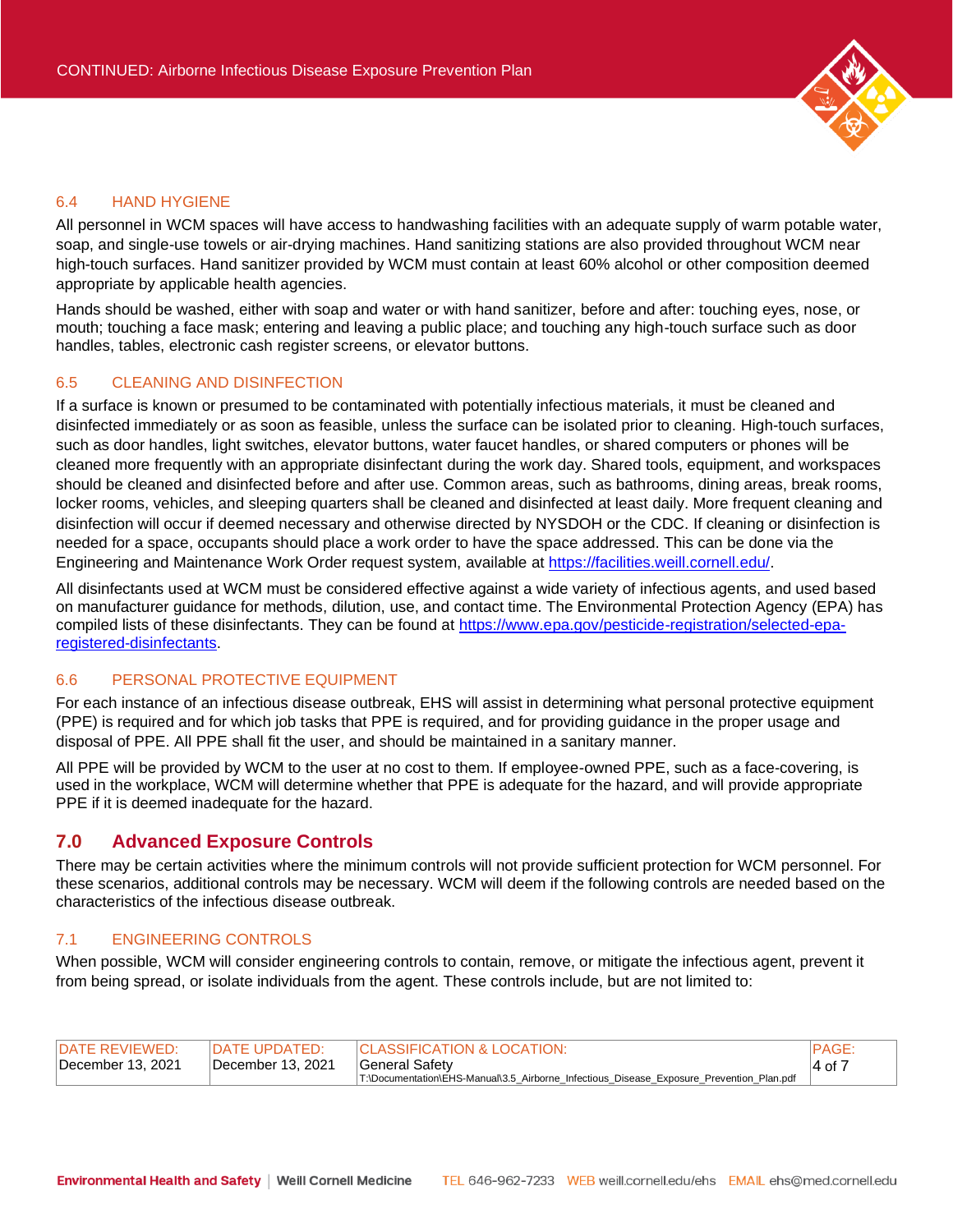- Mechanical ventilation, such as: increasing the percentage of fresh air into indoor spaces when possible; utilizing air filters with a rating of Minimum Efficiency Reporting Value (MERV) 13 or higher, if compatible with the building's HVAC system; avoiding air recirculation when possible; arranging fans, if used, to not blow directly from one worker to another; and/or air purifiers as appropriate.
- Natural ventilation, such as opening doors and windows and/or installing window exhausts.
- Sterilization methods, such as: hand washing or sanitizing stations; contactless protocols for building entry and other transactions
- Barriers such as plastic sneeze guards

## <span id="page-4-0"></span>7.2 ADMINISTRATIVE CONTROLS

Policies and work rules to prevent exposure will be put in place in order to prevent the spread of infectious agents. These may include, but are not limited to:

- Health screening of personnel prior to entry
- $\mathbf{r}$ Increased physical distancing
- Disinfection procedures for specific operations or equipment  $\mathbf{r}$
- Signage reminding people of respiratory etiquette, masks, hand washing, capacity limits, etc.
- Limited attendance at in-person meetings or gatherings and the usage of virtual platforms for meetings  $\mathbf{r}$
- Having in-person meetings in outdoor settings ٠
- Ensuring all critical job functions can be performed in the case of worker absence
- Providing remote work capabilities and remote learning methods for staff and students who are able to work  $\blacksquare$ remotely
- $\mathbf{r}$ Prohibiting eating or drinking in indoor work areas
- Clearly designating one-way traffic flow and entry and exit doors  $\blacksquare$
- Requiring proof of vaccination, if applicable, for all personnel who enter WCM buildings ٠

## <span id="page-4-1"></span>**8.0 Housekeeping**

Normal housekeeping duties and schedules will continue during an airborne infectious outbreak when possible. However, the need could arise for additional housekeeping tasks to be performed or for the frequency or operations of routine procedures to be adjusted.

Due to the nature of the work, housekeeping staff may be at increased risk for infection. Housekeeping staff may be in close contact with potentially contaminated surfaces, and certain tasks, such as vacuuming, dry sweeping, and dusting, may cause particles potentially contaminated with the infectious agent to become suspended. This might lead to alternative methods, such as cleaning surfaces with soap and water before disinfection, to be put in place. Work hours might need to be shifted, and face coverings may need to be used during work. Cleaning protocols can be found in the [Engineering and Maintenance Housekeeping and Custodial Services standards,](https://facilities.weill.cornell.edu/sites/default/files/downloads/hk_standards_updated_sept_2021.pdf) which should be kept up to date in case of an airborne infectious disease outbreak.

# <span id="page-4-2"></span>**9.0 Infection Response**

If an infection occurs or is suspected to occur at work, or if a person develops symptoms, the sick individual should wear a face covering, leave the worksite, and follow NYSDOH and CDC guidance regarding isolation. The area where the individual worked should be isolated for a time before it is cleaned and disinfected to allow contaminated droplets to settle and the space to be vented. Impacted individuals should be informed in accordance with local and state authority guidance.

| <b>IDATE REVIEWED:</b> | $\overline{P}$ $\overline{P}$ $\overline{P}$ $\overline{P}$ $\overline{P}$ $\overline{P}$ $\overline{P}$ $\overline{P}$ $\overline{P}$ $\overline{P}$ $\overline{P}$ $\overline{P}$ $\overline{P}$ $\overline{P}$ $\overline{P}$ $\overline{P}$ $\overline{P}$ $\overline{P}$ $\overline{P}$ $\overline{P}$ $\overline{P}$ $\overline{P}$ $\overline{P}$ $\overline{P}$ $\overline{$ | <b>ICLASSIFICATION &amp; LOCATION:</b>                                                   | <b>PAGE</b> |
|------------------------|--------------------------------------------------------------------------------------------------------------------------------------------------------------------------------------------------------------------------------------------------------------------------------------------------------------------------------------------------------------------------------------|------------------------------------------------------------------------------------------|-------------|
| December 13, 2021      | December 13, 2021                                                                                                                                                                                                                                                                                                                                                                    | General Safety                                                                           | $15$ of $7$ |
|                        |                                                                                                                                                                                                                                                                                                                                                                                      | T:\Documentation\EHS-Manual\3.5_Airborne_Infectious_Disease_Exposure_Prevention_Plan.pdf |             |

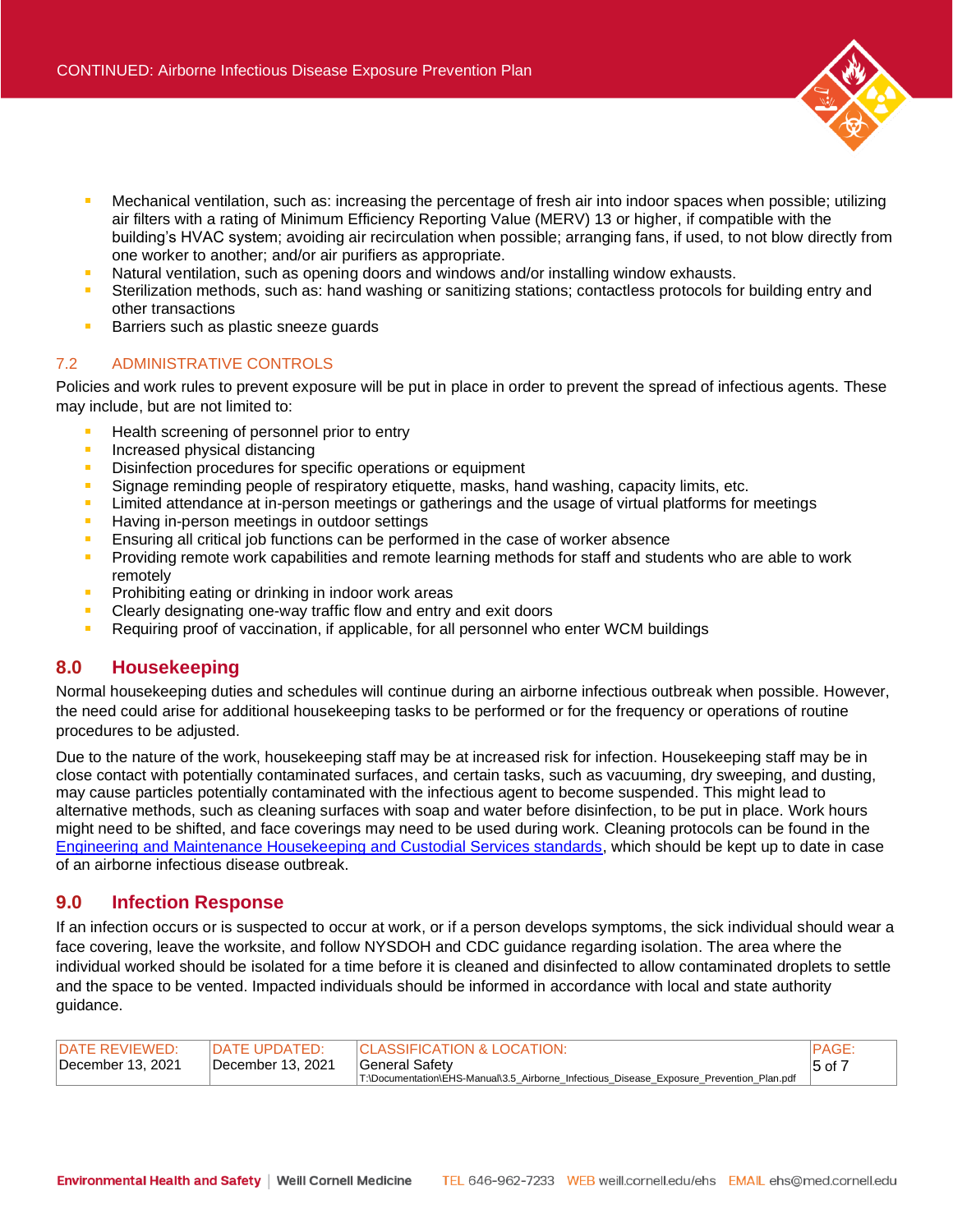

If a person who was in a WCM space is found to have been infected with an airborne infectious disease, the following disinfection procedures will occur:

- The immediate space in question will be closed, and Housekeeping should be contacted by submitting a [work](https://facilities.weill.cornell.edu/)  [request.](https://facilities.weill.cornell.edu/)
- Housekeeping and EHS will trace the infected individual's movements within WCM space to determine the extent of the disinfection necessary.
- Housekeeping will either directly disinfect the space or work with the building's vendor to disinfect the space as soon as possible/feasible.
- The manager responsible for the space in question will be notified when the space is safe for return.

# <span id="page-5-0"></span>**10.0 Documentation and Tracking**

This plan will be posted to the EHS website. It will be reviewed annually, and more frequently when an infectious disease need arises. Changes will be tracked in this section of the manual.

# <span id="page-5-1"></span>**11.0 Workforce Training**

All WCM personnel are to be informed of the existence and location of this plan, the circumstances under which it may be activated, applicable infectious disease standards, WCM policies, and personnel rights under the HERO Act.

Training will be provided to all employees and students at WCM. WCM is not responsible for training contractors or subcontractors, employees directly employed by staffing agencies or any other non-WCM entity, individuals delivering goods or transporting people at, to, or from WCM, or employees of Memorial-Sloan Kettering, NewYork-Presbyterian, Hospital for Special Surgery, or any other affiliated institution.

Training will be:

- $\mathbf{r}$ Provided at no cost to individuals;
- Take place during working hours or during time where employees will be compensated for their time;
- $\mathbf{r}$ Appropriate in content and vocabulary to the educational level of the trainee; and,
- Provided in person or through virtual means.

## <span id="page-5-2"></span>11.1 TRAINING TOPICS

When this plan is activated, the training will cover the following topics:

- The infectious agent and the disease(s) it can cause;
- ٠ Signs and symptoms of the disease(s);
- How the disease(s) can be spread;
- An explanation of this plan;
- Activities and locations at our worksite that may involve exposure to the infectious agent;  $\mathbf{r}$
- $\blacksquare$ Use and limitations of exposure controls; and,
- ò A review of applicable standards and regulations, including employee rights provided under Labor Law, Section 218-B

# <span id="page-5-3"></span>**12.0 Anti-Retaliation**

WCM, nor its agent(s), nor person(s) acting as or on behalf of a hiring entity, nor the officer or agent of WCM shall discriminate, threaten, retaliate against, or take adverse action against any individual for:

| <b>IDATE REVIEWED:</b> | <b>IDATE UPDATED:</b> | <b>ICLASSIFICATION &amp; LOCATION:</b>                                                   | <b>PAGE</b> |
|------------------------|-----------------------|------------------------------------------------------------------------------------------|-------------|
| December 13, 2021      | December 13, 2021     | General Safetv                                                                           | $ 6$ of 7   |
|                        |                       | T:\Documentation\EHS-Manual\3.5 Airborne Infectious Disease Exposure Prevention Plan.pdf |             |